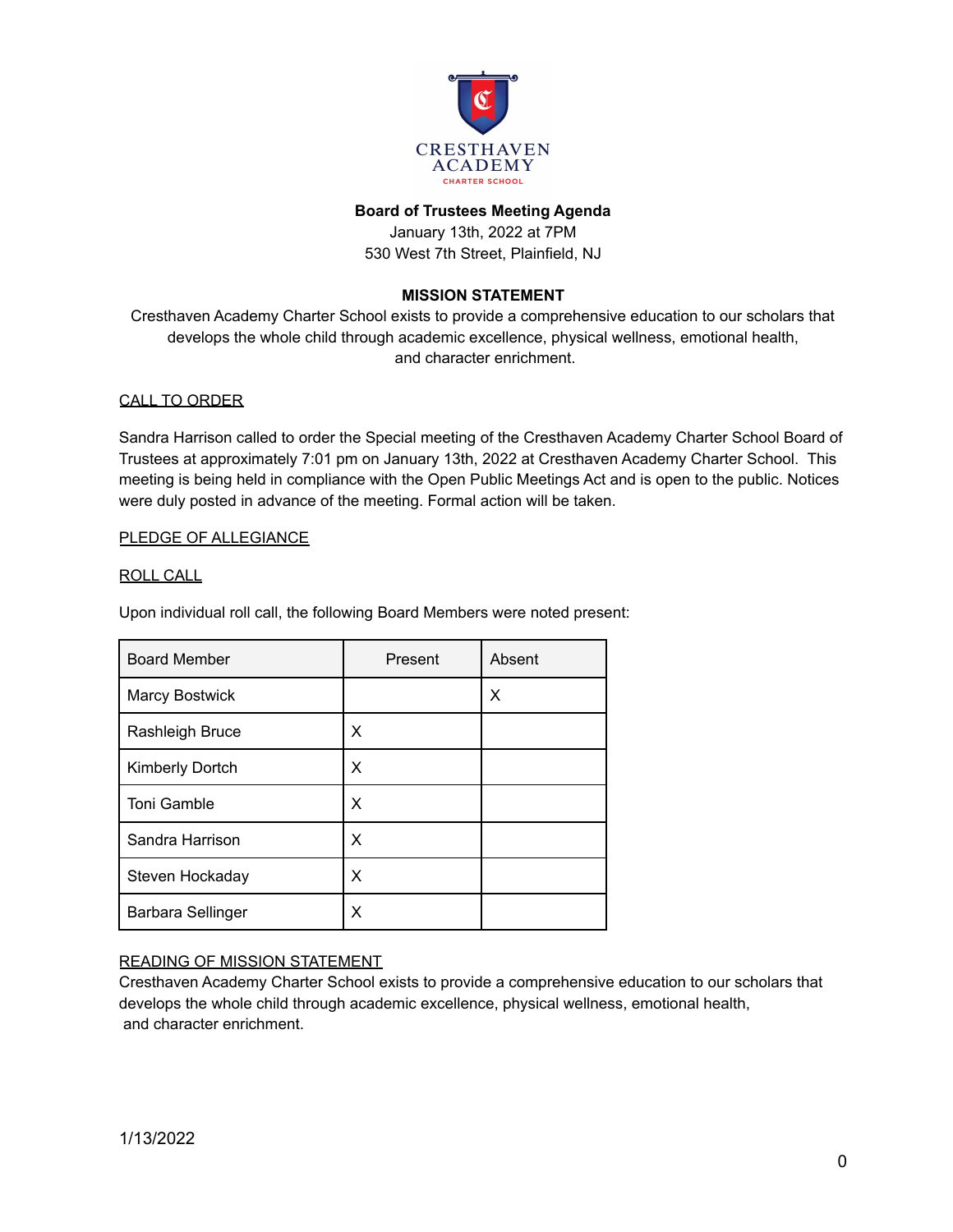# EXECUTIVE SESSION

## LEGAL MATTER

### **BOARD OF TRUSTEES RESOLUTION # 2022-01-01A**

#### **Appointment of Attorney**

The Board of Trustees of Cresthaven Academy Charter School resolves to terminate the services of Johnston Law Firm, LLC, effective immediately.

| <b>Board Member</b>      | <b>Motion</b> | <b>Yes</b> | No | <b>Abstain</b> | <b>Absent</b> |
|--------------------------|---------------|------------|----|----------------|---------------|
| <b>Marcy Bostwick</b>    |               | X          |    |                |               |
| Rashleigh Bruce          |               | X          |    |                |               |
| Kimberly Dortch          |               | X          |    |                |               |
| Toni Gamble              |               |            |    | X              |               |
| Sandra Harrison          |               | X          |    |                |               |
| Steven Hockaday          |               | X          |    |                |               |
| <b>Barbara Sellinger</b> | 2             | X          |    |                |               |

# **BOARD OF TRUSTEES RESOLUTION # 2022-01-01A Appoint Riker Danzig as School Board Counsel**

The Board of Trustees of Cresthaven Academy Charter School resolves to approve Riker Danzig, LLP as the school's attorney, effective immediately.

| <b>Board Member</b> | <b>Motion</b> | <b>Yes</b> | <b>No</b> | <b>Abstain</b> | <b>Absent</b> |
|---------------------|---------------|------------|-----------|----------------|---------------|
| Marcy Bostwick      |               | X          |           |                |               |
| Rashleigh Bruce     |               | X          |           |                |               |
| Kimberly Dortch     |               | X          |           |                |               |
| Toni Gamble         |               |            |           | X              |               |
| Sandra Harrison     |               | X          |           |                |               |
| Steven Hockaday     |               | X          |           |                |               |
| Barbara Sellinger   | 2             | X          |           |                |               |